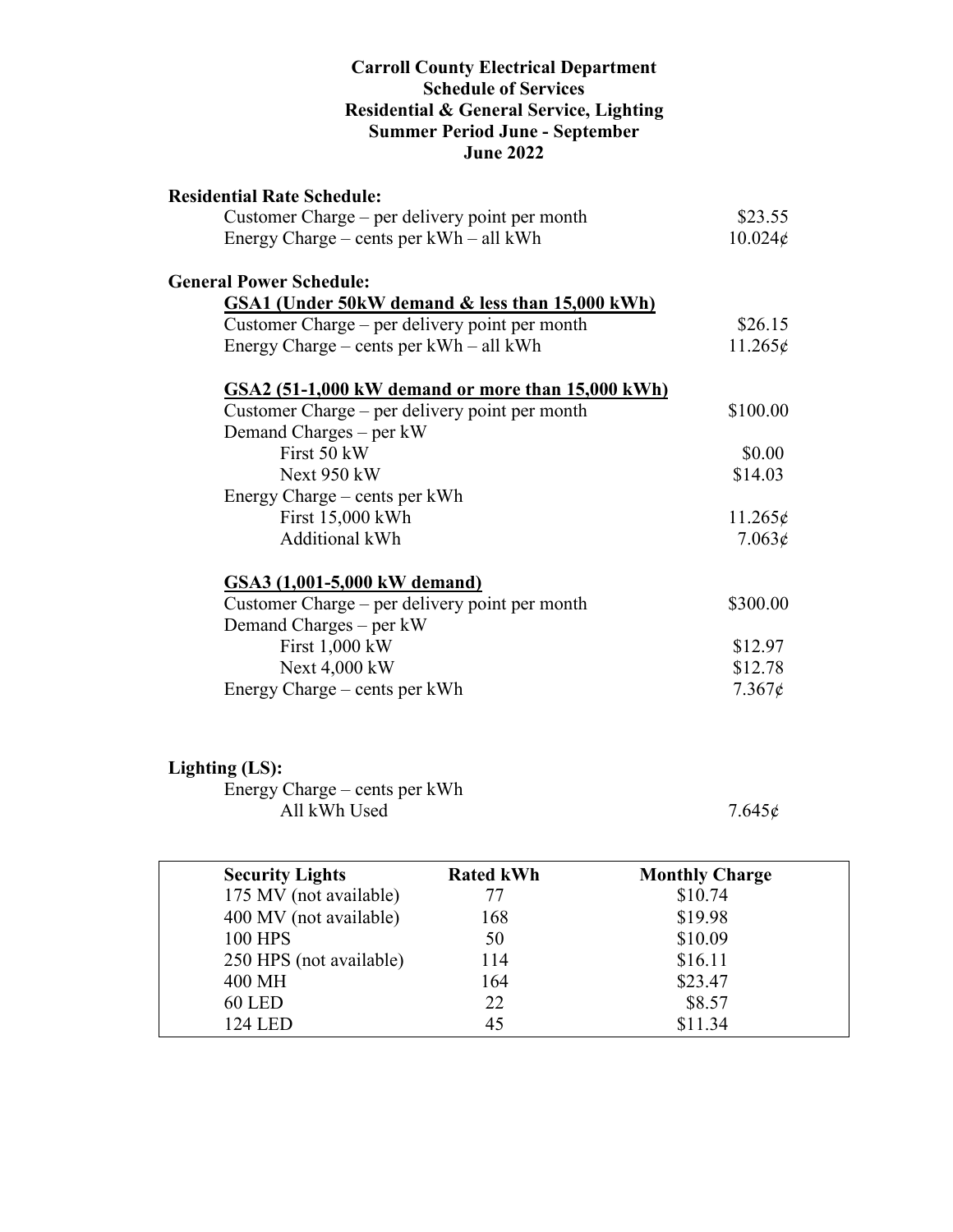#### **Carroll County Electrical Department Schedule of Services Manufacturing Service Rate Summer Period June – September June 2022**

### **General Service Time-of-Use Rates**

| <b>GSB</b> (5,001-15,000 kW demand)            |                 |
|------------------------------------------------|-----------------|
| Customer Charge – per delivery point per month | \$1,500.00      |
| Administrative Charge                          | \$350.00        |
| Demand Charges – per kW                        |                 |
| OnPeak KW                                      | \$10.87         |
| Maximum KW                                     | \$5.21          |
| <b>Excess over Contract KW</b>                 | \$10.87         |
| Energy Charge – cents per kWh                  |                 |
| OnPeak kWh                                     | $9.225\phi$     |
| OffPeak kWh – First 200 Hours                  | $6.734\epsilon$ |
| OffPeak kWh - Next 200 Hours                   | $3.276\phi$     |
| OffPeak kWh - Additional Hours                 | $2.935\epsilon$ |
| GSC (15,001-25,000 kW demand)                  |                 |
| Customer Charge – per delivery point per month | \$1,500.00      |
| <b>Administrative Charge</b>                   | \$350.00        |
| Demand Charges – per kW                        |                 |
| OnPeak KW                                      | \$10.87         |
| Maximum KW                                     | \$4.70          |
| <b>Excess over Contract KW</b>                 | \$10.87         |
| Energy Charge – cents per kWh                  |                 |
| OnPeak kWh                                     | $9.225\phi$     |
| OffPeak kWh – First 200 Hours use of Demand    | $6.734\epsilon$ |
| OffPeak kWh – Next 200 Hours use of Demand     | $3.276\phi$     |
| OffPeak kWh – Additional Hours use of Demand   | $2.935\epsilon$ |
| GSD (25,001 kW demand and greater)             |                 |
| Customer Charge – per delivery point per month | \$1,500.00      |
| <b>Administrative Charge</b>                   | \$350.00        |
| Demand Charges – per kW                        |                 |
| OnPeak KW                                      | \$10.87         |
| Maximum KW                                     | \$4.59          |
| <b>Excess over Contract KW</b>                 | \$10.87         |
| Energy Charge – cents per kWh                  |                 |
| OnPeak kWh                                     | $9.225\phi$     |
| OffPeak kWh – First 200 Hours use of Demand    | $6.734\epsilon$ |
| OffPeak kWh - Next 200 Hours use of Demand     | 3.162¢          |
| OffPeak kWh - Additional Hours use of Demand   | $2.935\epsilon$ |